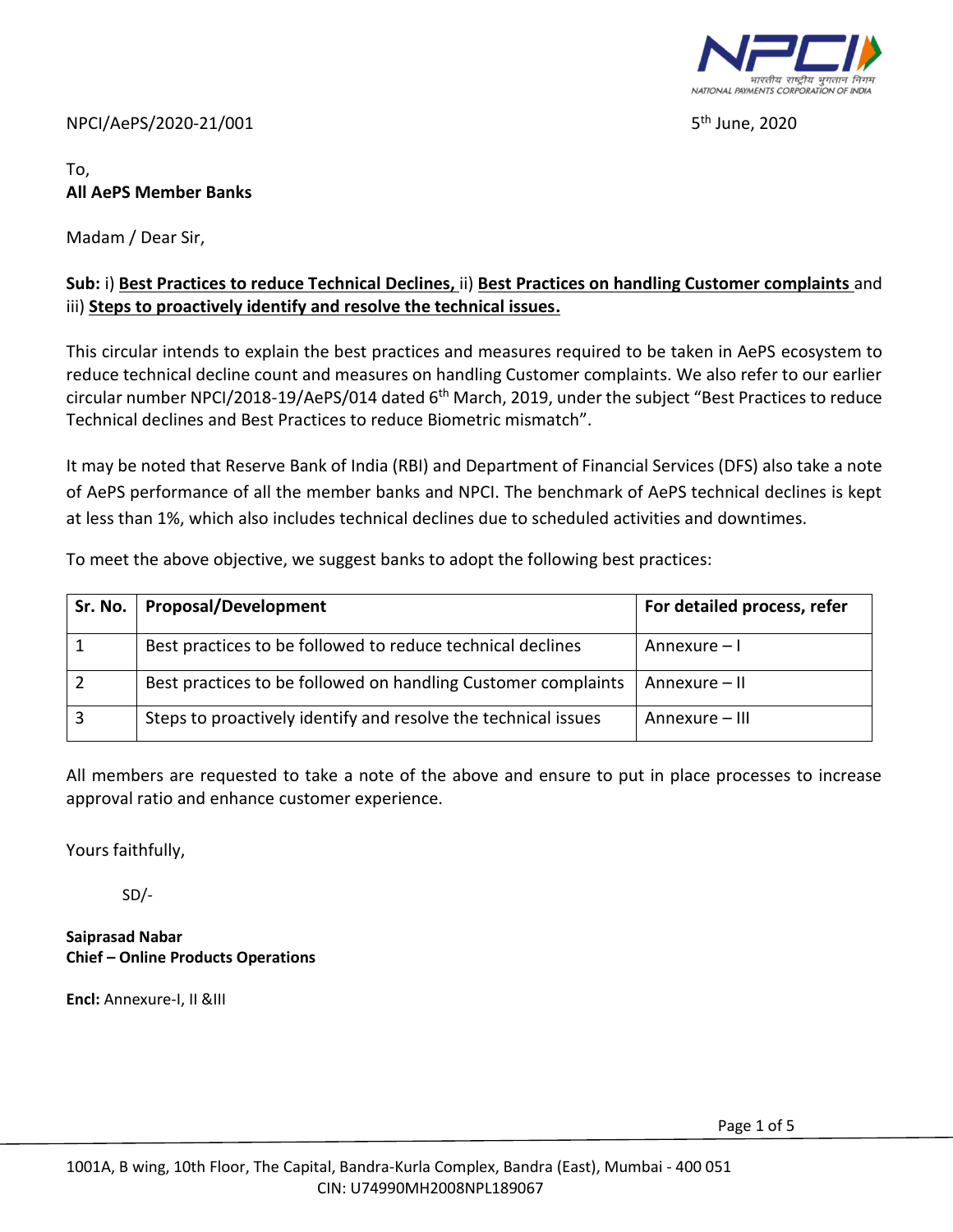

### **Annexure - I**

#### **Best Practices to be followed to reduce technical declines**

As per NPCI AePS Operating and Settlement Guideline banks are advised to undertake scheduled downtime activities only during non-peak hours ie. 00:00 hrs and 06:00 hrs. It improves the approval rate as most of the customer initiated AePS transactions are performed during day time.

Further based on our experience and also after discussing with Member banks, we have identified below measures to reduce time-out scenarios to a large extent. Please find below such best practices to be followed by banks to reduce technical declines.

#### **As an Issuer Bank:**

- Capacity and Capability to handle 3x of existing peak volumes end to end. Existing peak volume needs to be reviewed on regular basis.
- Minimum Hops between FI Switch and CBS. The AePS & its supporting infrasturce should operate from same DC (data center).
- Additional ports to be configured between Bank FI switch and CBS based on the growth of the volume.
- Multiple BGL accounts to resolve a/c lock status.
- Multiple issuer Ports in round robin manner with NPCI.
- Mapping of Response Codes as per NPCI specifications issued from time to time.
- Analysis of declines due to Aadhaar not linked and frozen accounts and corrective actions to minimize such declines.

### **As an Acquirer Bank:**

- Dedicated ports for issuer and Acquirer Transactions.
- Additional servers and multiple ports to handle high volume
- Generation of Online reversals instead of Credit Adjustments.
- Analyze the reason of high U3 Biometric mismatch declines has been the major contributor for declines in AePS. Corrective action to be taken as per AePS Operating circular number NPCI/2018- 19/AePS/014 dated  $6<sup>th</sup>$  March, 2019.
- Timeout parameter of 65 seconds starts after transaction is sent to NPCI. The timeout parameter will be reviewed by NPCI from time to time and inform to member.
- Analysing the reason of high online reversals and fix the issue to minimise the same.
- Analysing the reason of decline due to format error & fix the issue.

We have observed that technical declines have reduced substantially after implementing above suggested changes.

Page 2 of 5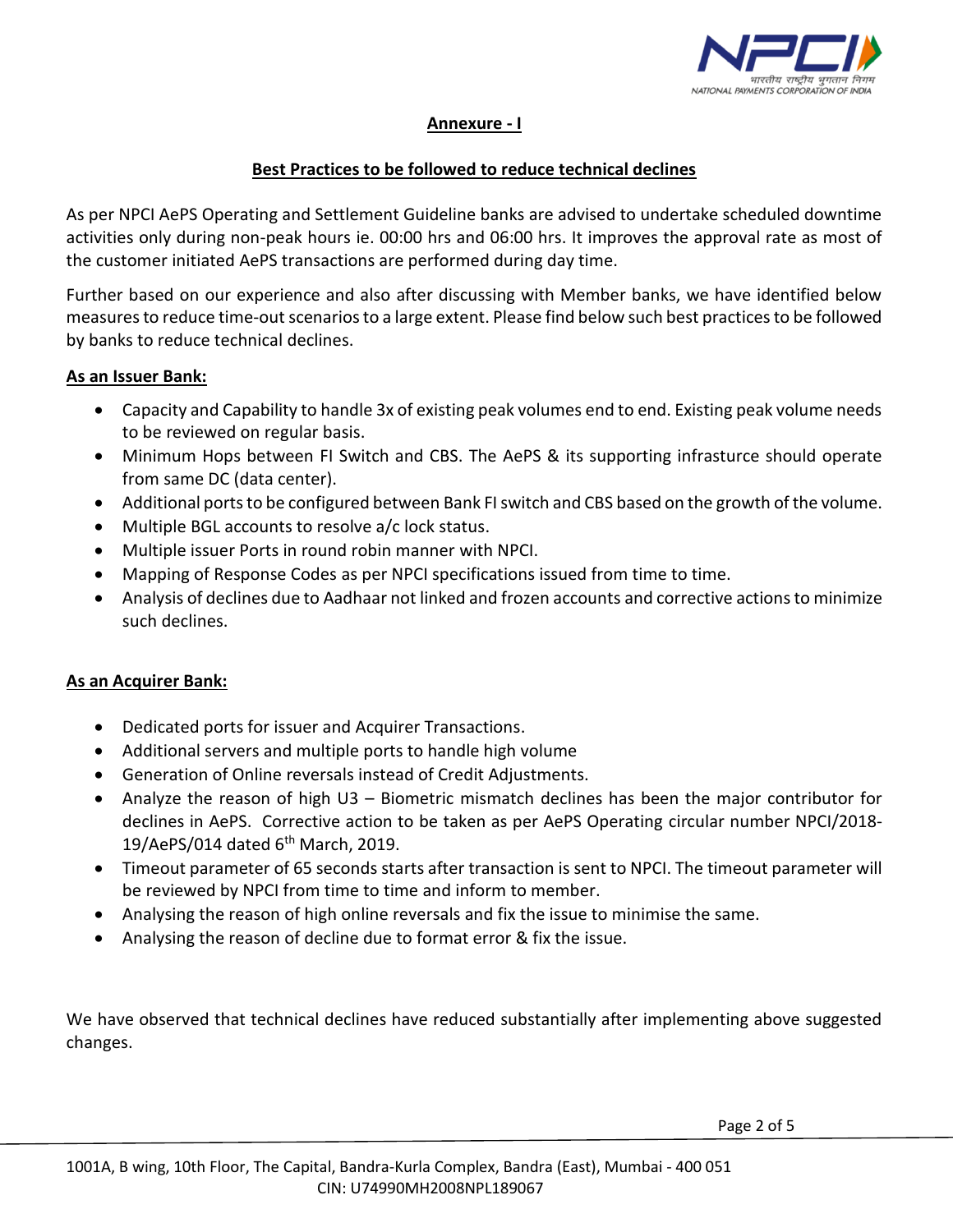

## **Annexure-II**

## **Best practices to be followed on handling Customer complaints**

In view of the current lockdown/restriction imposed in the country and significant increase in volume due to DBT, we observe that there is considerable delay at Member Bank end in providing Reversal/credit to Customer Account for failed transactions. As a result we have observed various customer complaints, Police case on BC agents, abuse of BCs, complaints at bank branches etc.

We request Member Banks as Issuer and Acquirer to initiate the additional Best Practices/measures enlisted herein below to ease the hardships of Customers and minimize the customer complaints:

#### **As an Issuer Bank:**

- Reversals of Failed/timed-out transaction on T+1 basis with simultaneous updation of DRC status in BCS system.
- Crediting the Credit adjustment received to customer's bank account on same day.
- Robust Reconciliation process/system capable of handling the increase in volume.
- SMS to customers for credit to accounts on a) Manual / Auto Reversals for failed transaction b) Credit for Credit Adjustment received.
- Notification to branches and SMS to customers, for delays in reconciliation due to any issues.
- Banks/branches/call centersto accept complaints lodged by Customers through various channels and direct these complaints to respective Teams for quicker resolution. Also a holding response to be sent to customers which includes expected timelines of resolution of complaint.

### **As an Acquirer Bank:**

- Preferably introduce Centralised Complaint Management System for BCs to raise complaints.
- Sharing the DRC status of Failed/timed-out cases to their respective BCs.
- Raising of Credit adjustments (if any) on T+1 for transactions failed at Corporate BC/BC/Merchants due to time out/network issues between Acquiring Bank and BC partners/Merchants (these transactions will be successful at NPCI end).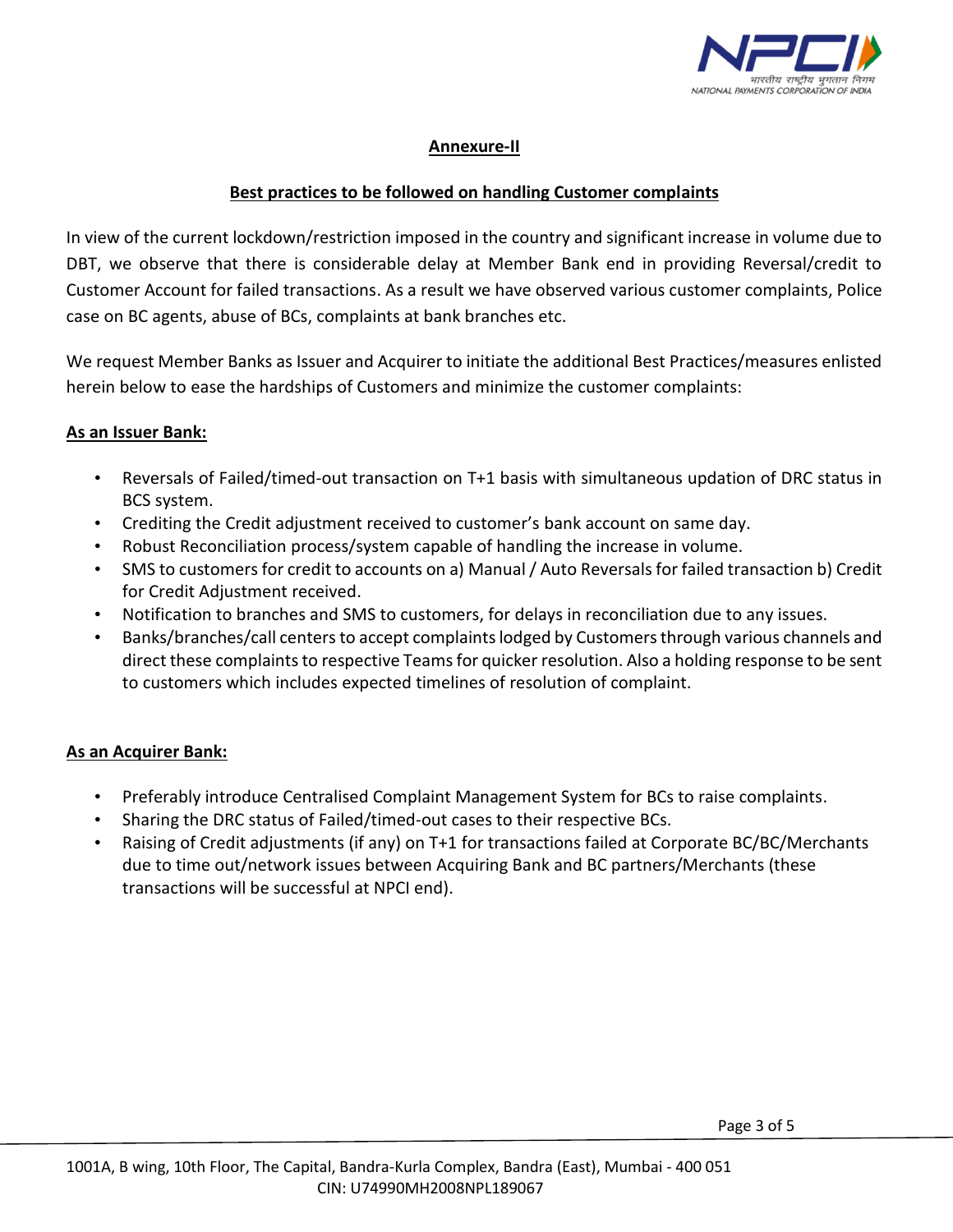

# **Annexure-III**

### **Steps to proactively identify and resolve the technical issues**

NPCI has done multiple exercises of capturing the PCAP logs with multiple banks. Based on our experience, please find below steps to be recommended to Member banks for timeout related issues and identifying the invalid response code cases:

### **A. Steps to find out the timeout issue:**

- i. The network switch is the entry point for the Bank after which there is Bank's Firewall and then the Bank application.
- ii. When Bank has to enable a packet capture it is advisable *to capture at NPCI network switch which is the entry point*.
- iii. NPCI network team will provide the port details, wherein Bank network team can connect the laptop to capture the logs.
- iv. Bank can use wire-shark tool to capture the logs.
- v. This will help to diagnose the issue and if there is a delay observed / no response to NPCI request. In such scenarios, Bank has to check further where the packet is getting drop / which hop is taking more time.
- vi. At the same time NPCI will also take a capture at NPCI network so that end to end traffic can be analyzed.

### **B. Bank Level Resolution of Invalid Response Code mapping:**

- i. NPCI will decline the transactions as invalid Response code, if response code present in response message is not part of ISO Response Codes as per AePS online specifications. For example: Bank is responding with CBS response code or UIDAI response code, which is not part of ISO Response codes
- ii. Bank to check the cases of invalid response code through Raw Data file available in BCS portal of NPCI.
- iii. Bank to check the actual response code given to NPCI and check if same Response code is present in AePS Specifications or not.
- iv. If Not, Bank to make the correction in Response code provided to NPCI.
- v. If response code is present, the issue needs to be taken up with NPCI Monitoring/NFSHELP Team

### **C. Invalid format received from Acquirer**

Page 4 of 5